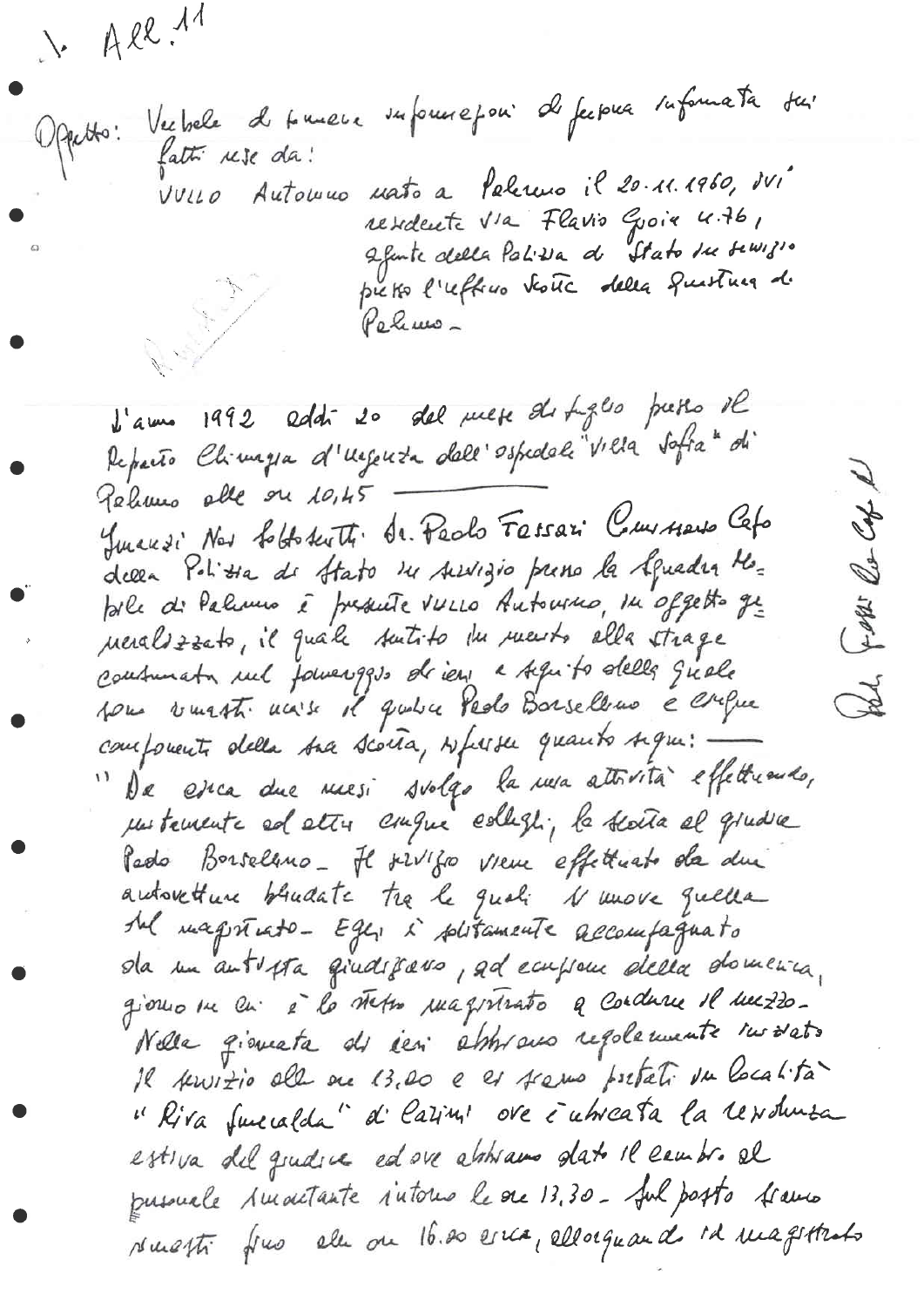ha la terato cata - Nella escoñenza 12 Ar. Busellino Ma chamato a le i obre capi pattragha, commicando gli che esa sua vuteufome recarso presso l'abstazione della madre- Parcent messons des comprents degli equi pagg. Constata l'esetta uticajione il enaginente dave delle spegazione utili all'individuazione del luggo- Poes prince slele ou 17,00 Arano quete suranzo l'abortageme- Jo, che gordevo l'auto che faceva de staffitta, m'sous fumats par event. ob tutti fero el puito me en la via d'Amerio tamma-se Contraporaneamente d'extrager surdévars des messi Str cal ecronofaguavano la prepracta fra alivapassa PA obello stabili. Anchi io per un ettimo toto dieto a mi sous quardats attorno - Ho visto dre messuro Fahi e mente de suormale vi esa dutorno, la moteto du 16 da. Borsellino estofonava - Allora tono selito La a bardo deletanto el fuer de feu neversion de marcia - Ju quel franquite les vists la ma ento e quelle advacuite prenden surfrobssite allem remort me solo nu forte sobbelzo dell'auto l'une Calon intensiono- Solo subito userto del ruezzo e m'Aous reto conto de quanto bia acceduto, evendo Motato i corpi de colecpi-Allong tomo caso su disepare de Via Automora di estracia e encare sociolosi a líne podi ettimi dopo bus gluti-Dal momento i'm en la sutrepuso femiso mon